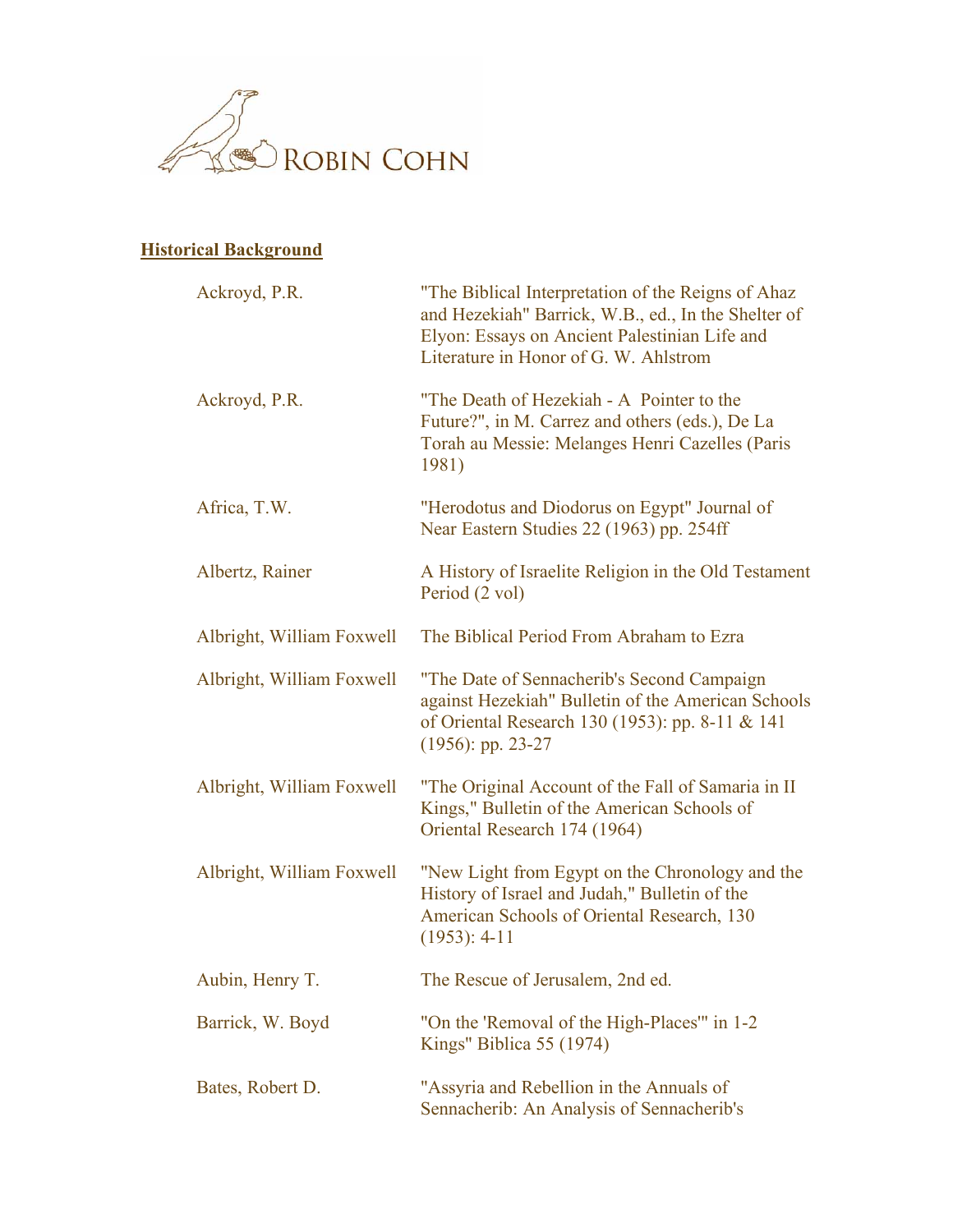|                           | Treatment of Hezekiah" Near Eastern<br>Archaeological Society Bulletin 44 (1999)                                                                                                         |
|---------------------------|------------------------------------------------------------------------------------------------------------------------------------------------------------------------------------------|
| Beck, Jeffrey             | Reconstructions of the Sennacherib Hezekiah<br>Narratives: A Study of Isaiah 36-37; 2 Kings 18:13-<br>19:37, and Chron. 32:1-22 (Dissertation 1991 from<br><b>Regent College)</b>        |
| Becking, B.               | The Fall of Samaria: An Historical and<br><b>Archaeological Study</b>                                                                                                                    |
| Becking, B.               | "Sennacherib and Jerusalem : new perspectives"<br>Journal for Semitics 16,2 (2007) 267-288                                                                                               |
| Begg, C.                  | "Sennacherib's Second Palestinian Campaign: An<br><b>Additional Indication" Journal of Biblical Literature</b><br>106 (1987): 685-86.                                                    |
| Blenkinsopp, J.           | "Hezekiah and the Babylonian Delegation: A<br>Critical Reading of Isaiah 39:1-8" in Amit, Yairah,<br>Essays on Ancient Israel in its Near Eastern<br>Context: A Tribute to Nadav Na'aman |
| Borowski, O.              | "Hezekiah's Reforms and the Revolt against<br>Assyria" Biblical Archaeologist 58 (1995)                                                                                                  |
| Boulton, W.H.             | Babylon, Assyria, and Israel, Their History as<br>Recorded in the Bible and Cuneiform Inscriptions                                                                                       |
| Brinkman, J.A.            | "Babylonia under the Assyrian Empire, 745-627" in<br>Power and Propaganda: A Symposium on Ancient<br>Empires, ed. M.T. Larsen, pp.223-50                                                 |
| Brinkman, J.A.            | "Sennacherib's Babylonian Problem: An<br>Interpretation" Journal of Cuneiform Studies 25<br>(1973)                                                                                       |
| Cambridge History of Iran |                                                                                                                                                                                          |
| Chavalas, M.W.            | "An Historian's Approach to Understanding the<br>Accounts of Sennacherib's Invasions of Judah"<br>Fides et historia 27 (1995):5-22                                                       |
| Childs, B.S.              | Isaiah and the Assyrian Crisis                                                                                                                                                           |
| Clements, R.E.            | Isaiah and the Deliverance of Jerusalem: A Study<br>of the Interpretation of Prophecy in the Old<br><b>Testament</b>                                                                     |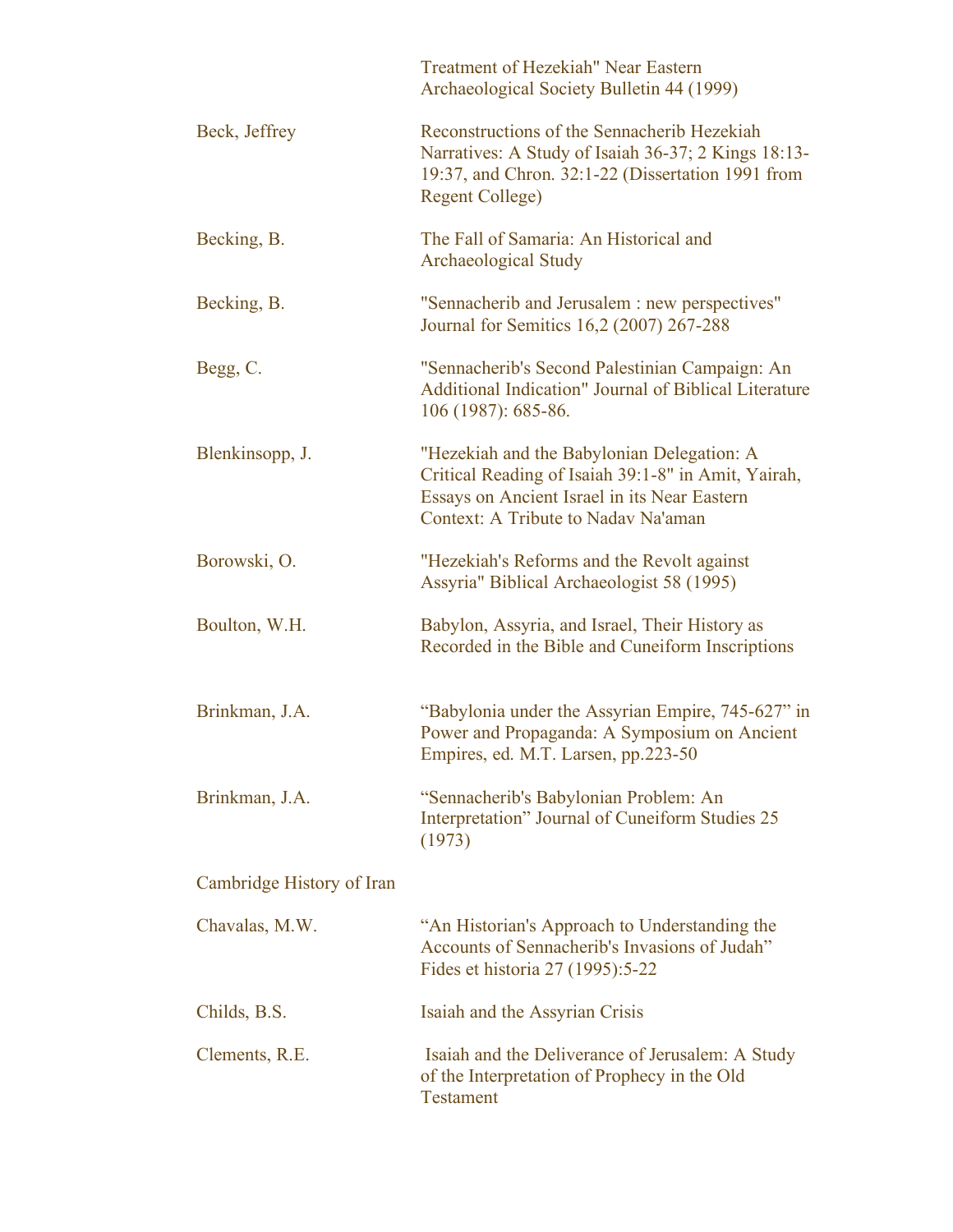| Clements, R.E.     | "The Prophecies of Isaiah to Hezekiah Concerning<br>Sennacherib: 2 Kings 19:21-34 // Isa. 37:22-35", in<br>R. Liwak and S. Wagner (eds.), Prophetie und<br>geschichtliche Wirklichkeit im alten Israel:<br>Festschrift fur Siegfried Herrmann zum 65 |
|--------------------|------------------------------------------------------------------------------------------------------------------------------------------------------------------------------------------------------------------------------------------------------|
| Cogan, Mordechai   | 2 Kings (Anchor Bible)                                                                                                                                                                                                                               |
| Cogan, Mordechai   | Imperialism and Religion: Assyria, Judah & Israel<br>in the Eighth and Seventh Centuries B.C.E.                                                                                                                                                      |
| Cogan, Mordechai   | "Sennacherib's Siege of Jerusalem, Once or<br>Twice?" Biblical Archaeology Review 27/1<br>$(Jan$ ./Feb 2001)                                                                                                                                         |
| Cogan, Mordechai   | "Judah under Assyrian Hegemony: A<br>Reexamination of Imperialism and Religion"<br>Journal of Biblical Literature 112 (1993)                                                                                                                         |
| Cogan, Mordechai   | "Sennacherib" in W.W. Hallo (ed.), The Context of<br>Scripture. II. Monumental Inscriptions from the<br><b>Biblical World</b>                                                                                                                        |
| Cross, Frank Moore | From Epic to Canon: History and Literature in<br><b>Ancient Israel</b>                                                                                                                                                                               |
| Dalley, Stephanie  | "Recent Evidence from Assyrian Sources for<br>Judaean History from Uzziah to Manasseh," Journal<br>of the Society for Old Testament Studies 28/4<br>(2004)                                                                                           |
| Dalley, Stephanie  | "More about the Hanging Gardens," in L. Al-<br>Gailani-Werr, et. Al., (eds.), Of Pots and Plans:<br><b>Studies Presented to David Oates</b>                                                                                                          |
| Dalley, Stephanie  | "Yaba, Atalya & the Foreign Policy of Late<br>Assyrian Kings," SAAB 12 (1998)                                                                                                                                                                        |
| Dalley, Stephanie  | "Nineveh, Babylon and the Hanging Gardens", Iraq<br>56:45-58                                                                                                                                                                                         |
| Dalley, Stephanie  | "The Identity of the Princesses in Tomb II and a<br>New Analysis of Events in 701 BC", Proceedings of<br>the Conference on Nimrod held in the British<br>Museum in March 2002                                                                        |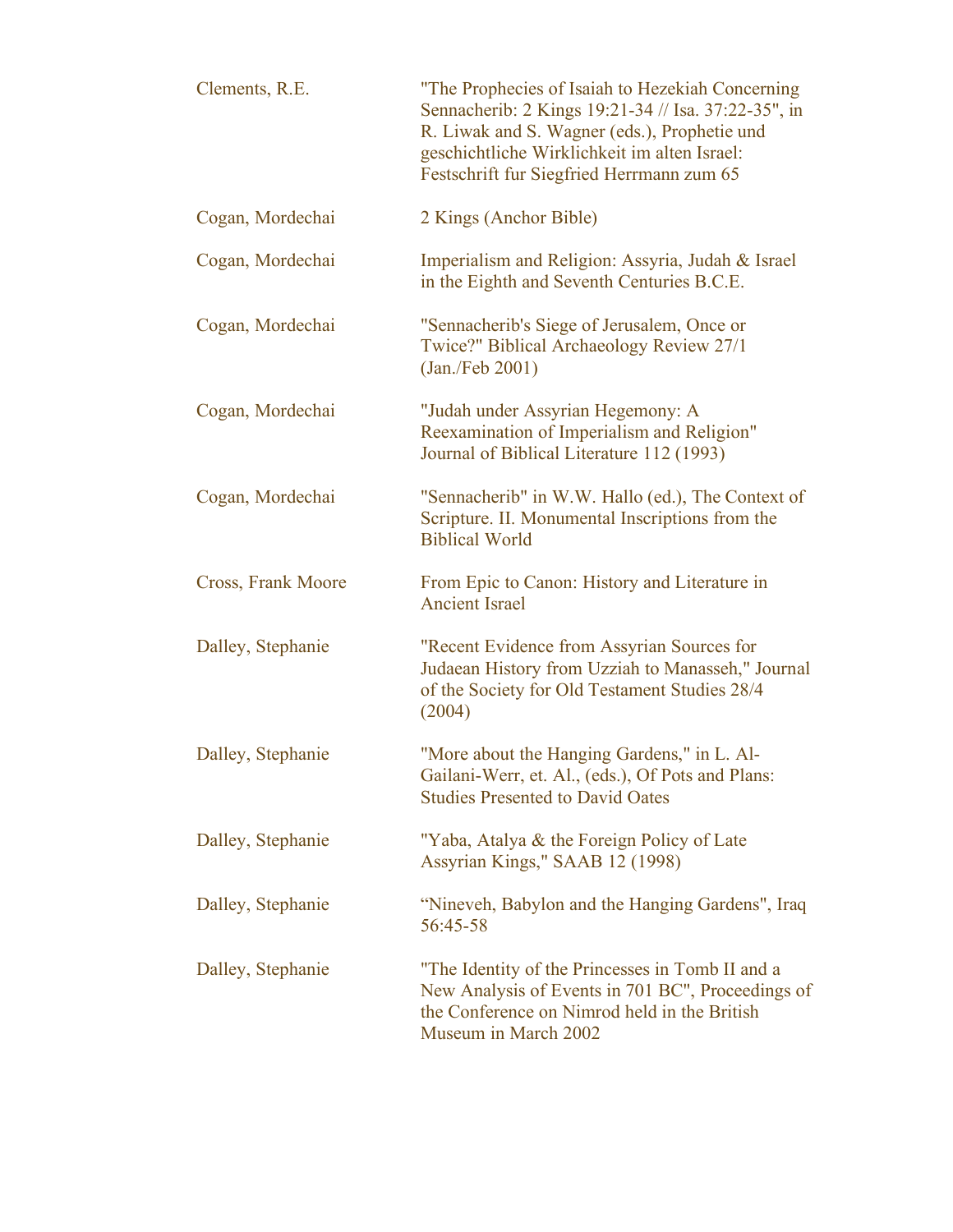| Dar, S.               | Landscape and Pattern: An Archaeological Survey<br>of Samaria 800 B.C.E. - 636 C.E. Biblical<br>Archaeologist Reader International Series 308, 1986                            |
|-----------------------|--------------------------------------------------------------------------------------------------------------------------------------------------------------------------------|
| Davies, W.D.          | The Cambridge History of Judaism                                                                                                                                               |
| Dion, P.E.            | "Sennacherib's Expedition to Palestine" Eglise et<br>Theologie 20 (1989)                                                                                                       |
| Dougherty, Raymond P. | "Sennacherib and the Walled Cities of Judah"<br>Journal of Biblical Literature 49 (1930)                                                                                       |
| Dubovsky, Peter       | Hezekiah and the Assyrian Spies: Reconstruction of<br>the Neo-Assyrian Intelligence Services and its<br>Significance for 2 Kings 18-19                                         |
| Edelman, D.           | "What If We Had No Accounts of Sennacherib's<br>Third Campaign or the Palace Reliefs Depicting His<br>Capture of Lachish?" in J.E. Exum, ed. Virtual<br>History and the Bible  |
| Elat, M.              | "The Political Status of the Kingdom of Judah<br>within the Assyrian Empire in the Seventh Century<br>BCE" in Investigations at Lachish, ed. Y. Aharoni                        |
| Eph'al, I.            | "Israel: Fall and Exile," in A. Malamat, ed., The<br>World History of the Jewish People, Vo. 4.1                                                                               |
| Eph'al, I.            | "Assyrian Domination in Palestine" in The World<br>History of the Jewish People: The Age of the<br>Monarchies, Political History, ed. A. Malamat                               |
| Evans, Carl D.        | "Judah's Foreign Policy from Hezekiah to Josiah" in<br>Scripture in Context: Essays on the Comparative<br>Method, Evans, C.D., ed.                                             |
| Evans, Paul S.        | The Invasion of Sennacherib in the Book of Kings:<br>a source-critical and Rhetorical Study of 2 Kings<br>18-19                                                                |
| Fewell, D.N.          | "Sennacherib's Defeat: Words at War in 2 Kings<br>18:13 - 19:37," Journal for the Study of the Old<br><b>Testament 34 (1986)</b>                                               |
| Finkelstein, I.       | "Temple and Dynasty: Hezekiah, the Remaking of<br>Judah and the Rise of the Pan-Israelite Ideology"<br>Journal for the Study of the Old Testament, vol 30,<br>no.3, pp.259-285 |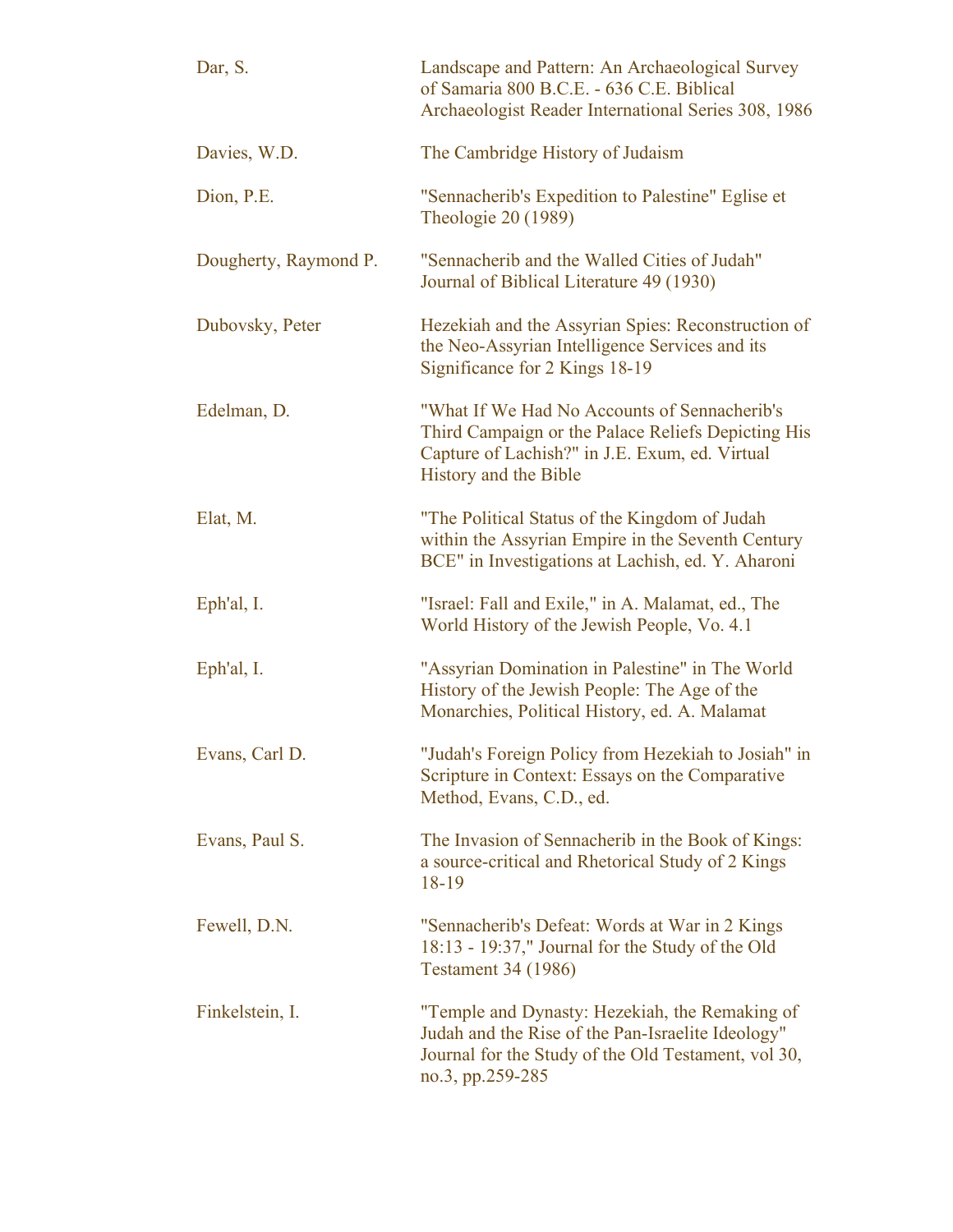| Frame, G.              | Babylonia 689-627 B.C. A Political History                                                                                                                            |
|------------------------|-----------------------------------------------------------------------------------------------------------------------------------------------------------------------|
| Franz, Gordon          | The Hezekiah Sennacherib Chronology Problem<br><b>Reconsidered (Dissertation)</b>                                                                                     |
| Fraser, Baillie J.     | Mesopotamia and Assyria                                                                                                                                               |
| Fried, L.              | "The High Places (Bamot) and the Reforms of<br>Hezekiah and Josiah: An Archaeological<br>Investigation" Journal of the American Oriental<br>Society 122 (2002)        |
| Galil, G.              | The Chronology of the Kings of Israel and Judah                                                                                                                       |
| Galil, G.              | "Judah and Assyria in the Sargonic Period" Zion<br>57:11-133 (1992)                                                                                                   |
| Galil, G.              | "A new look at the "Azekah Inscription" Revue<br>Biblique 102,3 (1995) 321-329                                                                                        |
| Gallagher, W.R.        | Sennacherib's Campaign to Judah                                                                                                                                       |
| George, A.R.           | "Assyria and the Western World" in Parpola and<br>Whiting, Assyria 1995: Proceedings of the Tenth<br>Anniversary Symposium of the Neo-Assyrian Text<br>Corpus Project |
| Gershevitch, Ilya      | The Cambridge History of Iran                                                                                                                                         |
| Ghirshman, Roman       | Iran: from the earliest times to the Islamic conquest                                                                                                                 |
| Gitin, S.              | "The Neo-Assyrian Empire and Its Western<br>Periphery," in S. Parpola, R. Whiting (eds.) Assyria<br>1995                                                              |
| Glassner, Jean-Jacques | Mesopotamian Chronicles (Atlanta, 2004)                                                                                                                               |
| Goldberg, J.           | "Two Assyrian Campaigns against Hezekiah" Bibl<br>89 (1999)                                                                                                           |
| Grabbe, Lester L.      | Like a Bird in a Cage': The Invasion of Sennacherib<br>in 701 BCE                                                                                                     |
| Geyer, J.B.            | "II Kings 18:14-16 and the Annals of Sennacherib"<br>Vetus Testamentum 21 (1971)                                                                                      |
|                        | Goodspeed, George Stephen A History of the Babylonians and Assyrians (1902)                                                                                           |
| Grayson, A.K.          | Babylonian Historical-Literary Texts                                                                                                                                  |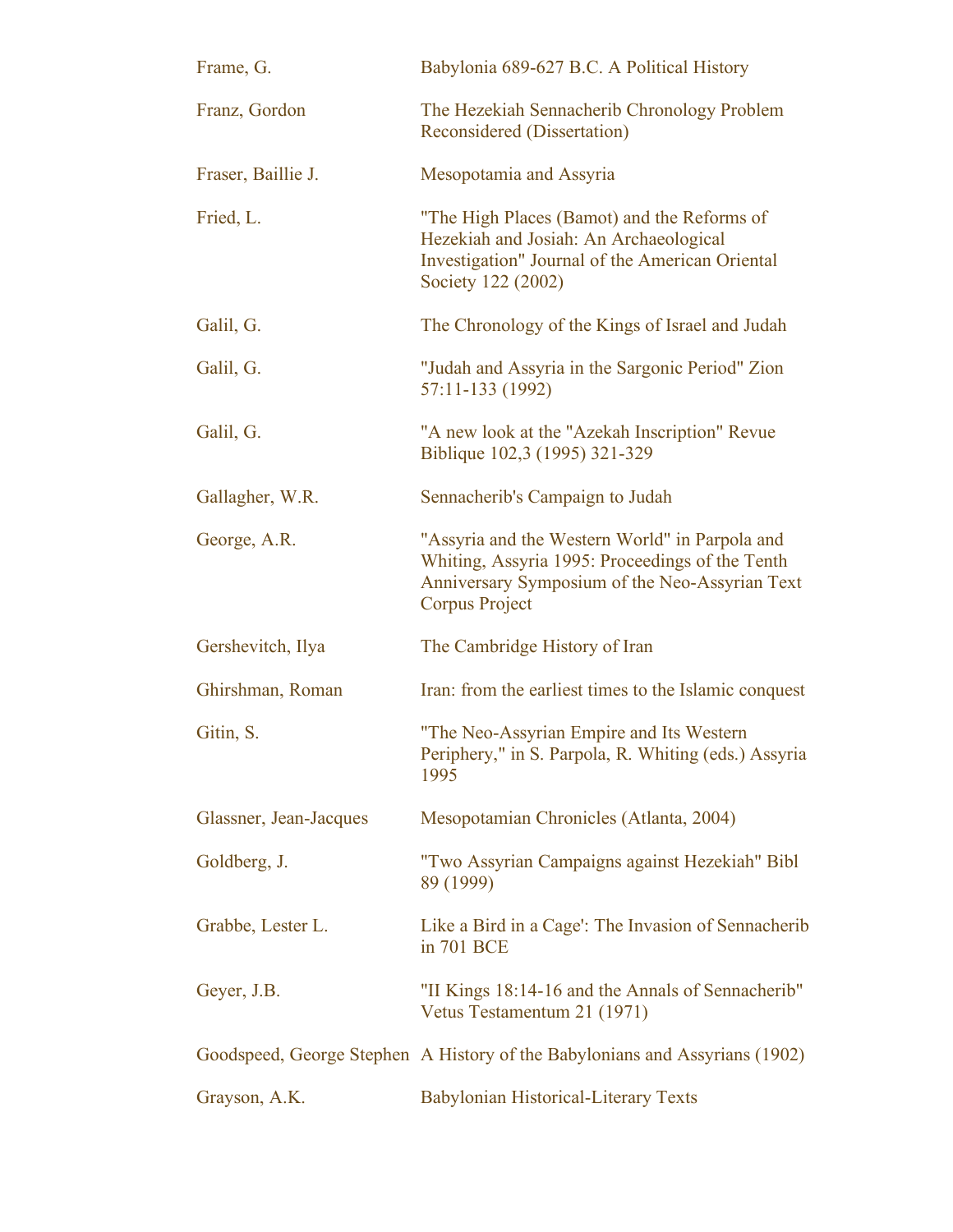| Grayson, A.K.       | "Struggle for Power in Assyria: Challenge to<br>Absolute Monarchy in the Ninth and Eighth<br>Centuries B.C." in Watanabe, K., ed., Priests and<br>Officials in the Ancient Near East (Papers on the<br>Second Colloquium on the Ancient Near East-- The<br>City and Its Life) |
|---------------------|-------------------------------------------------------------------------------------------------------------------------------------------------------------------------------------------------------------------------------------------------------------------------------|
| Grayson, A.K.       | "Assyria: Sennacherib and Esarhaddon (704-669)<br>B.C.)" in The Cambridge Ancient History, vol. III,<br>part 2, ed. By J. Boardman, pp.71-102                                                                                                                                 |
| Grayson, A.K.       | "Assyrian Officials and Power in the Ninth and<br>Eighth Centuries," State Archives of Assyria<br><b>Bulletin VII/1 (1993)</b>                                                                                                                                                |
| Grayson, A.K.       | "Sennacherib" in Anchor Bible Dictionary                                                                                                                                                                                                                                      |
| Grayson, A.K.       | "Problematical battles in Mesopotamian history', in<br>Guterbock, H.G. and Jacobsen, Th. (eds.) Studies in<br>honor of Benno Landsberger on his Seventy-fifth<br>Birthday, April 21, 1965, 337-42                                                                             |
| Hallo, W.W.         | "Jerusalem under Hezekiah: An Assyriological<br>Perspective" in Jerusalem: Its Sanctity and<br>Centrality to Judaism, Christianity, and Islam, ed.<br>L.I. Levine                                                                                                             |
| Hallo, W.W.         | The Ancient Near East                                                                                                                                                                                                                                                         |
| Handy, L.           | "Hezekiah's Unlikely Reform" Zeitschrift fur die<br>Alttestamentliche Wissenschaft 100 (1988)                                                                                                                                                                                 |
| Hawkins, J.D.       | "The Political Geography of North Syria and South<br>East Anatolia in the Neo-Assyrian Period", in Neo-<br>Assyrian Geography, Liverani, M., ed.                                                                                                                              |
| Herzfeld, Ernst E.  | Iran in the Ancient East                                                                                                                                                                                                                                                      |
| Hess, Richard S.    | "Hezekiah and Sennacherib in 2 Kings 18-20" in<br>Zion, City of Our God, ed. by R.S. Hess                                                                                                                                                                                     |
| Hobbs, T.R.         | 2 Kings                                                                                                                                                                                                                                                                       |
| Hoffmeier, James K. | "Egypt's role in the events of 701 B.C. in<br>Jerusalem" Jerusalem in Bible and Archaeology: the<br>First Temple period, Andrew G. Vaughn, Ann E.<br>Killebrew, eds.                                                                                                          |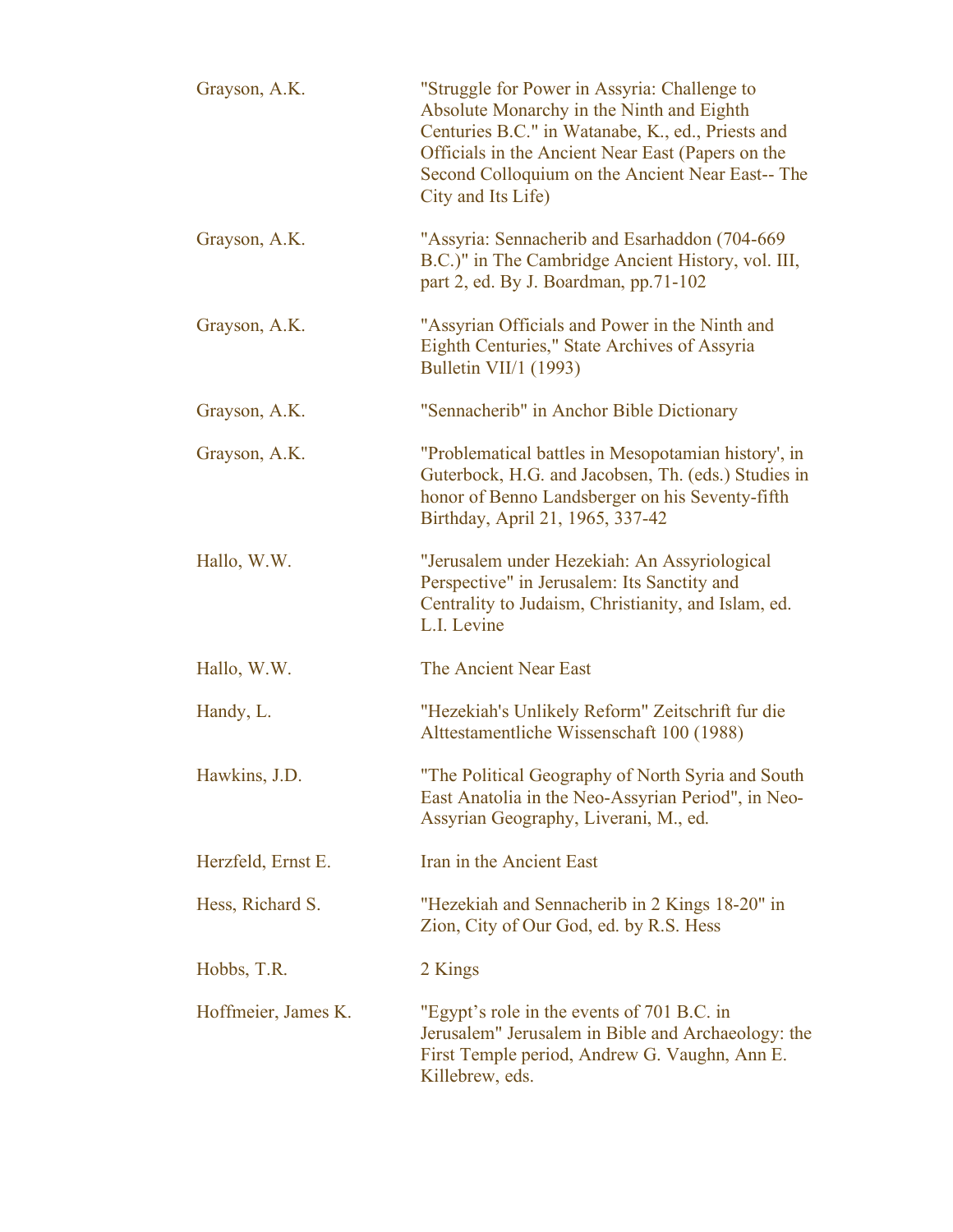| Holladay, John S., Jr. | "Assyrian Statecraft and the Prophets of Israel."<br>Prophecy in Israel, ed. David L. Petersen                                                                                                                                                                                                                                                                                                           |
|------------------------|----------------------------------------------------------------------------------------------------------------------------------------------------------------------------------------------------------------------------------------------------------------------------------------------------------------------------------------------------------------------------------------------------------|
| Holloway, S.W.         | The Case for Assyrian Religious Influence in Israel<br>and Judah: Influences and Evidence, Vol. 1, PhD.<br>Dissertation, University of Chicago                                                                                                                                                                                                                                                           |
| Holloway, S.W.         | Assur is king! Assur is king!: Religion in the<br>Exercise of Power in the Neo-Assyrian Empire                                                                                                                                                                                                                                                                                                           |
| Holloway, S.W.         | "Harran: Cultic Geography in the Neo-Assyrian<br>Empire and its Implications for Sennacherib's<br>'Letter to Hezekiah' in 2 Kings," in Steven W.<br>Holloway and Lowell K. Handy (eds.), The Pitcher<br>is Broken: Memorial Essays for Gosta W. Ahlstrom                                                                                                                                                 |
| Honor, Leo Lazarus     | Sennacherib's Invasion Palestine: A Critical Source<br><b>Study</b>                                                                                                                                                                                                                                                                                                                                      |
| Hooker, P.K.           | The Kingdom of Hezekiah: Judah in the Geo-<br>Political Context of the Late Eighth Century BCE                                                                                                                                                                                                                                                                                                           |
| Horn, S.H.             | "Did Sennacherib Campaign Once or Twice<br><b>Against Hezekiah?" Andrews University Seminary</b><br><b>Studies, IV (1966)</b>                                                                                                                                                                                                                                                                            |
| Jenkins, A.K.          | "Hezekiah's Fourteenth Year" Vetus Testamentum<br>26 (1979)                                                                                                                                                                                                                                                                                                                                              |
| Kapitan, T.            | Archaeology, History, and Culture in Palestine and<br>the Near East: Essays in Memory of Albert E.<br>Glock                                                                                                                                                                                                                                                                                              |
| Kaiser, Walter C., Jr. | A History of Israel                                                                                                                                                                                                                                                                                                                                                                                      |
| Kitchen, Kenneth A.    | "Egypt, the Levant and Assyria in 701 BC" in Gorg,<br>Manfred, ed., Fontes atque Pontes: Eine Festgabe<br>fur Hellmut Brunner                                                                                                                                                                                                                                                                            |
| Kitchen, Kenneth A.    | The Third Intermediate Period in Egypt                                                                                                                                                                                                                                                                                                                                                                   |
| Kitchen, Kenneth A.    | "Egyptian Interventions in the Levant in Iron Age<br>II" in Institute for Asian and African Studies,<br>University of Helsinki in Symbiosis, Symbolism,<br>and Power of the Past, Proceedings of the<br>Centennial Symposium W.F. Albright Institute of<br>Archaeological Research and American Schools of<br>Oriental Research, Jerusalem, May 29-31, 2000.<br>William G. Dever and Seymour Gitin, eds. |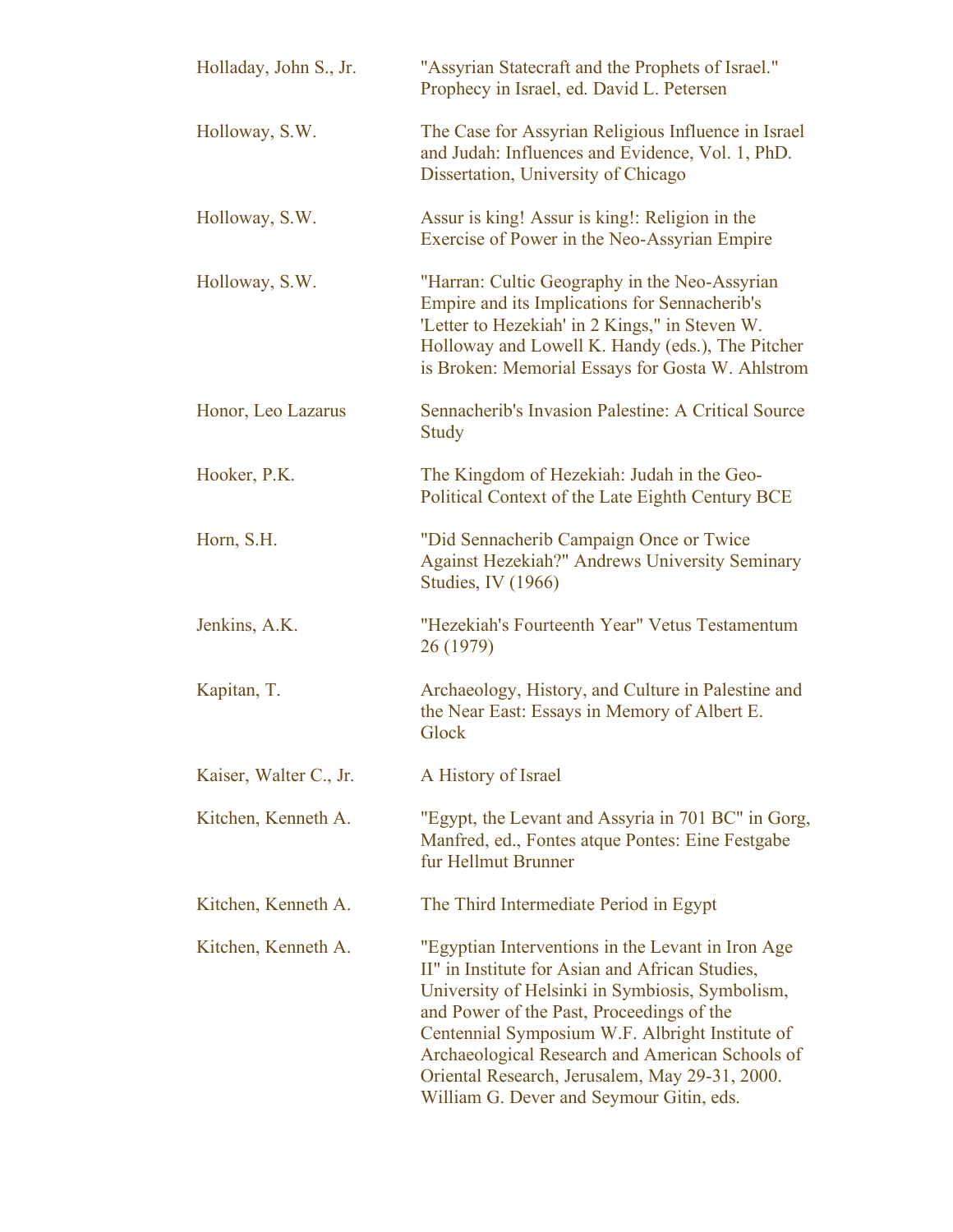| Kitchen, Kenneth A. | "Sennacherib's Campaign to Judah, New Studies"<br>Journal of Semitic Studies 47 (2002): 133-136                                                                                                                                                                                                                      |
|---------------------|----------------------------------------------------------------------------------------------------------------------------------------------------------------------------------------------------------------------------------------------------------------------------------------------------------------------|
| Knoppers, Gary N.   | "In Search of Post-Exilic Israel: Samaria After the<br>Fall of the Northern Kingdom" in John Day, ed., In<br>Search of Pre-Exilic Israel                                                                                                                                                                             |
| Koch, K.            | The Prophets: The Assyrian Period                                                                                                                                                                                                                                                                                    |
| Kraeling, E. A.     | "The Death of Sennacherib" Journal of the<br>American Oriental Society, 53 (1933)                                                                                                                                                                                                                                    |
| Kuhrt, A.           | The Ancient Near East, c 3000 - 330 BC, vol II                                                                                                                                                                                                                                                                       |
| Laato, A.           | "Hezekiah and the Assyrian Crisis in 701 B.C."<br>Scandinavian Journal of the Old Testament, 1<br>(1987)                                                                                                                                                                                                             |
| Laato, A.           | "Assyrian Propaganda and the Falsification of<br>History in the Royal Inscriptions of Sennacherib"<br>Vetus Testamentum 45 (1995), 198-226                                                                                                                                                                           |
| Lawrence, Paul J.N. | "Assyrian Nobles and the Book of Jonah," Tyndale<br>Bulletin 37 (1986)" 121-32                                                                                                                                                                                                                                       |
| Levine, L.D.        | "Sennacherib's Southern Front: 704-689 B.C."<br>Journal of Cuneiform Studies 34 (1982)                                                                                                                                                                                                                               |
| Liverani, Mario     | Israel's History and the History of Israel                                                                                                                                                                                                                                                                           |
| Lowery, R.H.        | The Reforming Kings: Cults and Society in First<br>Temple Judah                                                                                                                                                                                                                                                      |
| Luckenbill, D.      | The Annals of Sennacherib                                                                                                                                                                                                                                                                                            |
| Machinist, Peter    | "The Rab saqeh at the Wall of Jerusalem: Israelite<br>Identity in the Face of the Assyrian 'Other',"<br>Hebrew Studies, 41 (2000)                                                                                                                                                                                    |
| Machinist, Peter    | "Assyria and Its Image in the First Isaiah" Journal<br>of the American Oriental Society 103:719:37 (1983)                                                                                                                                                                                                            |
| Machinist, Peter    | "Mesopotamian Imperialism and Israelite Religion:<br>A Case Study from the Second Isaiah" Institute for<br>Asian and African Studies, University of Helsinki in<br>Symbiosis, Symbolism, and Power of the Past,<br>Proceedings of the Centennial Symposium W.F.<br>Albright Institute of Archaeological Research and |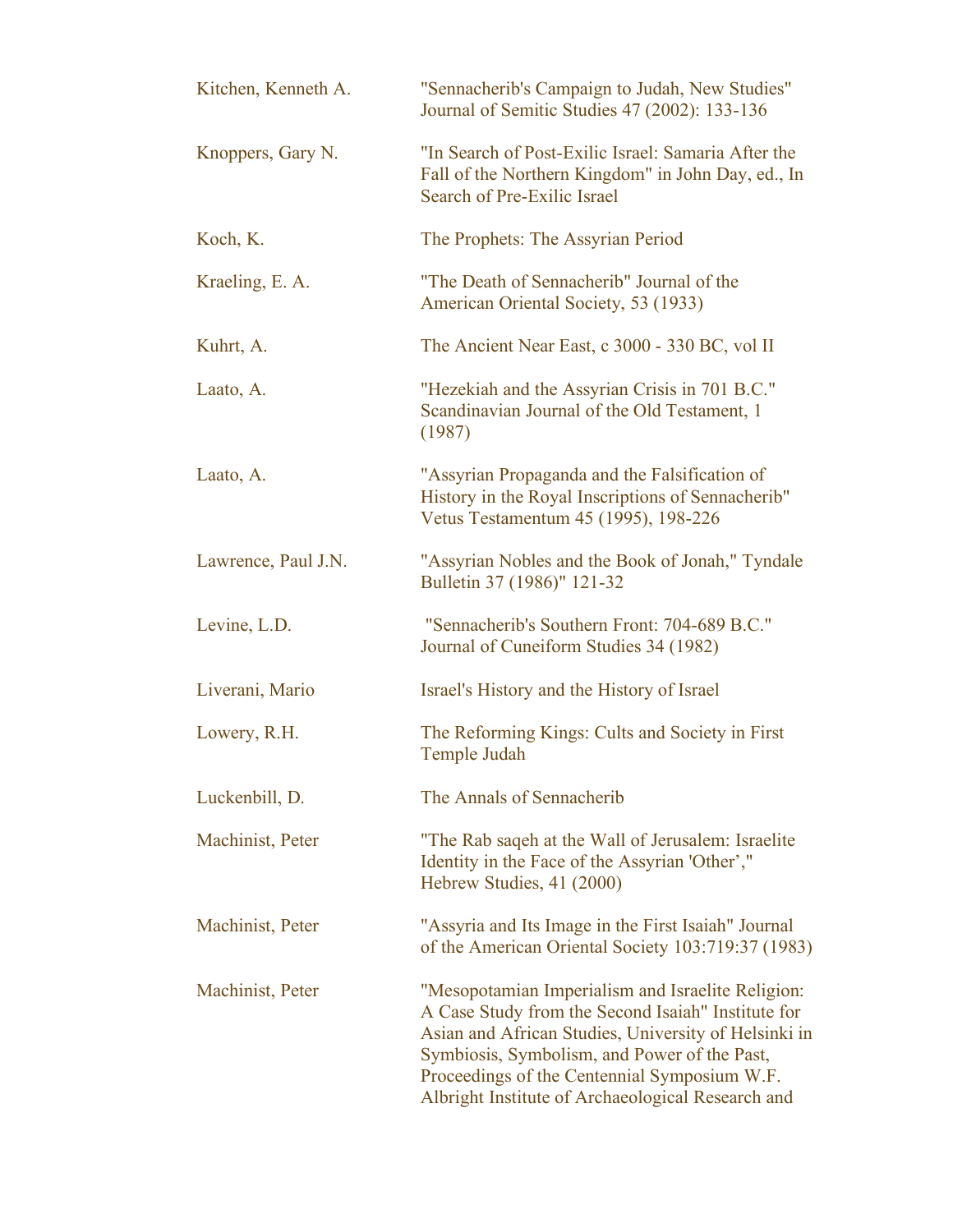|                  | American Schools of Oriental Research, Jerusalem,<br>May 29-31, 2000. William G. Dever and Seymour<br>Gitin, eds.                                                                        |
|------------------|------------------------------------------------------------------------------------------------------------------------------------------------------------------------------------------|
| Machinist, Peter | "Palestine, Administration of: Neo-Assyrian<br>Period" in Anchor Bible Dictionary, vol 5, 1992                                                                                           |
| Mayer, W.        | "Sennacherib's Campaign of 701 BCE: the<br>Assyrian View," in Grabbe, Like a Bird in a Cage                                                                                              |
| McKay, John      | Religion in Judah under the Assyrians 732-609                                                                                                                                            |
| McKenzie, S.L.   | The Trouble with Kings: The composition of the<br>Book of Kings in the deuteronomistic history                                                                                           |
| Millard, Alan R. | "Sennacherib's Attack on Hezekiah" Tyndale<br><b>Bulletin 36 (1985)</b>                                                                                                                  |
| Miller, J.M.     | A History of Ancient Israel and Judah                                                                                                                                                    |
| Mitchell, T.C.   | "Israel and Judah from the Coming of the Assyrian<br>Domination until the Fall of Samaria, and the<br>Struggle for Independence in Judah," in Cambridge<br>Ancient History, vol. 3, pt.2 |
| Moorey, P.R.S.   | <b>Ancient Iraq</b>                                                                                                                                                                      |
| Na'Aman, N.      | "Sennacherib's Campaign to Judah and the Date of<br>the LMLK Stamps" Vetus Testamentum 29 (1979)                                                                                         |
| Na'Aman, N.      | "Sennacherib's 'Letter to God' on his Campaign to<br>Judah" Bulletin of the American Schools of Oriental<br>Research 214 (1974)                                                          |
| Na'Aman, N.      | "The Historical Background to the Conquest of<br>Samaria (720 BC)" Biblica 71 (1990)                                                                                                     |
| Na'Aman, N.      | "Province System and Settlement Pattern in<br>Southern Syria and Palestine in the Neo-Assyrian<br>Period" in Liverani, Mario, ed., Neo-Assyrian<br>Geography                             |
| Na'Aman, N.      | "The Debated Historicity of Hezekiah's Reform in<br>the Light of Historical and Archaeological<br>Research" Zeitschrift fur die alttestamentliche<br>Wissenschaft 107 (1995)             |
| Na'Aman, N.      | "Hezekiah and the Kings of Assyria" Tel Aviv 21<br>(1994)                                                                                                                                |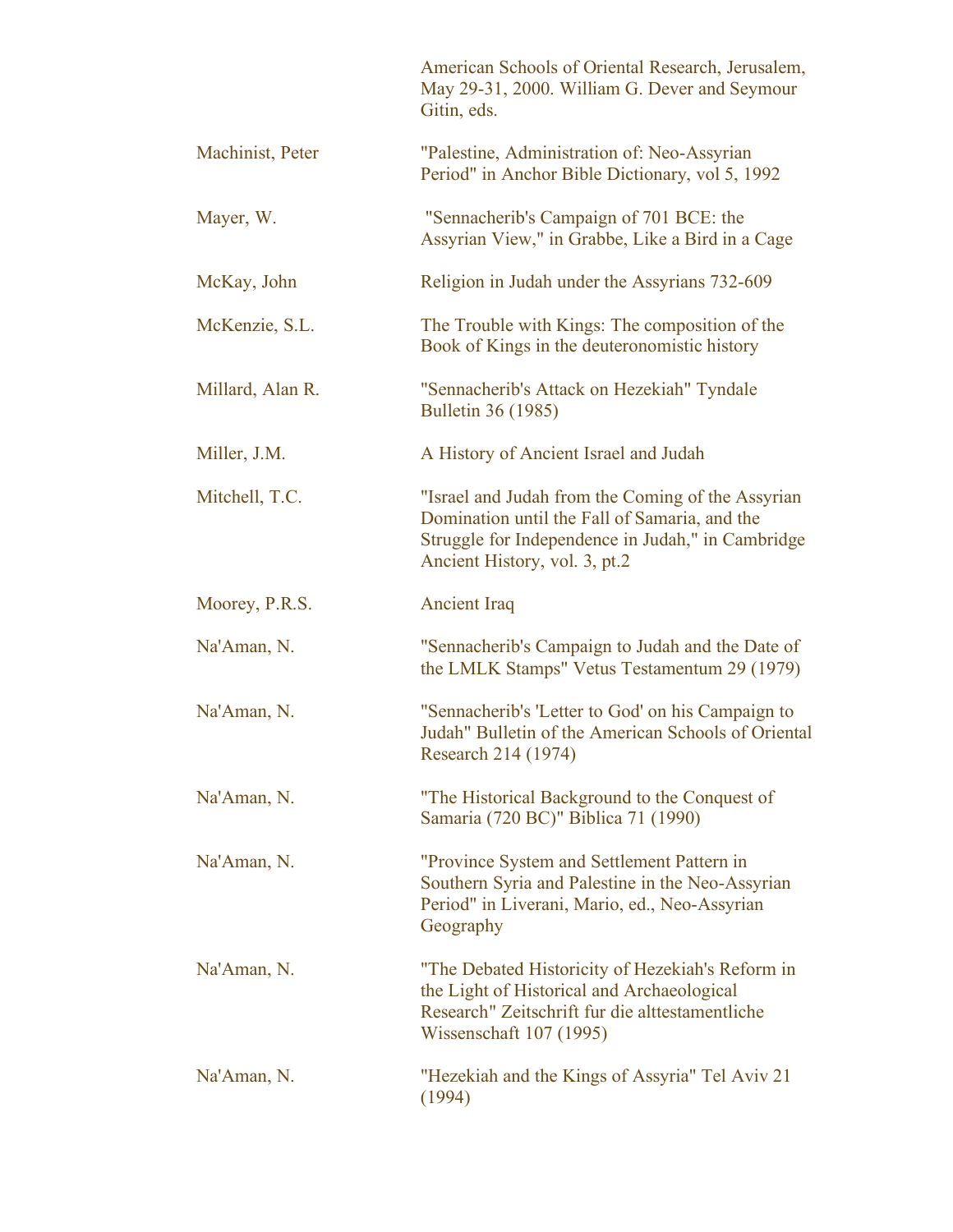| Na'Aman, N.     | "Sennacherib's Campaign to Judah and the Date of<br>the LMLK Stamps" Vetus Testamentum 29 (1979)                                                                                                                                                  |
|-----------------|---------------------------------------------------------------------------------------------------------------------------------------------------------------------------------------------------------------------------------------------------|
| Na'Aman, N.     | "Hezekiah's Fortified Cities and the Lmlk Stamps"<br>Bulletin of the American Schools of Oriental<br>Research 261 (1986)                                                                                                                          |
| Na'Aman, N.     | "New Light on Hezekiah's Second Prophetic Story<br>(2 Kings 19:9b-35)" Biblica 81 (2000)                                                                                                                                                          |
| Na'Aman, N.     | "Historical and Chronological Notes on the<br>Kingdoms of Israel and Judah in the Eighth Century<br>BC", Vetus Testamentum 36 (1986)                                                                                                              |
| Na'Aman, N.     | "Forced Participation in Alliances in the Course of<br>the Assyrian Campaigns to the West", in M. Cogan<br>and I. Eph'al (eds.), Ah, Assyria! Studies in<br>Assyrian History and Ancient Near Eastern<br>Historiography Presented to Hayim Tadmor |
| Na'Aman, N.     | "Assyrian Deportations to the Province of Samerina<br>in the Light of Two Cuneiform Tablets from Tel<br>Hadid," Tel Aviv 27 (2000)                                                                                                                |
| Na'Aman, N.     | "Population Changes in Palestine Following<br>Assyrian Deportations," Tel Aviv 20:1 (1993) 104-<br>24.                                                                                                                                            |
| Na'Aman, N.     | "Chronology and History of the Late Assyrian<br>Empire," Zeitschrift fur Assyriologie 81 (1991)<br>242-67                                                                                                                                         |
| Na'Aman, N.     | "Sargon II's Deportations to Israel and Philistia<br>(716-708 B.C.)", Journal of Cuneiform Studies 40<br>$(1988): 36-46.$                                                                                                                         |
| Na'Aman, N.     | "The Abandonment of Cult Places in the Kingdoms"<br>of Israel and Judah as Acts of Cult Reform", Ugarit-<br>Forschungen 34: 585-602                                                                                                               |
| Nicholson, E.W. | "The Centralisation of the Cult in Deuteronomy"<br>Vetus Testamentum 13 (1963)                                                                                                                                                                    |
| Noth, M.        | The History of Israel                                                                                                                                                                                                                             |
| Oates, David    | Studies in the Ancient History of Northern Iraq                                                                                                                                                                                                   |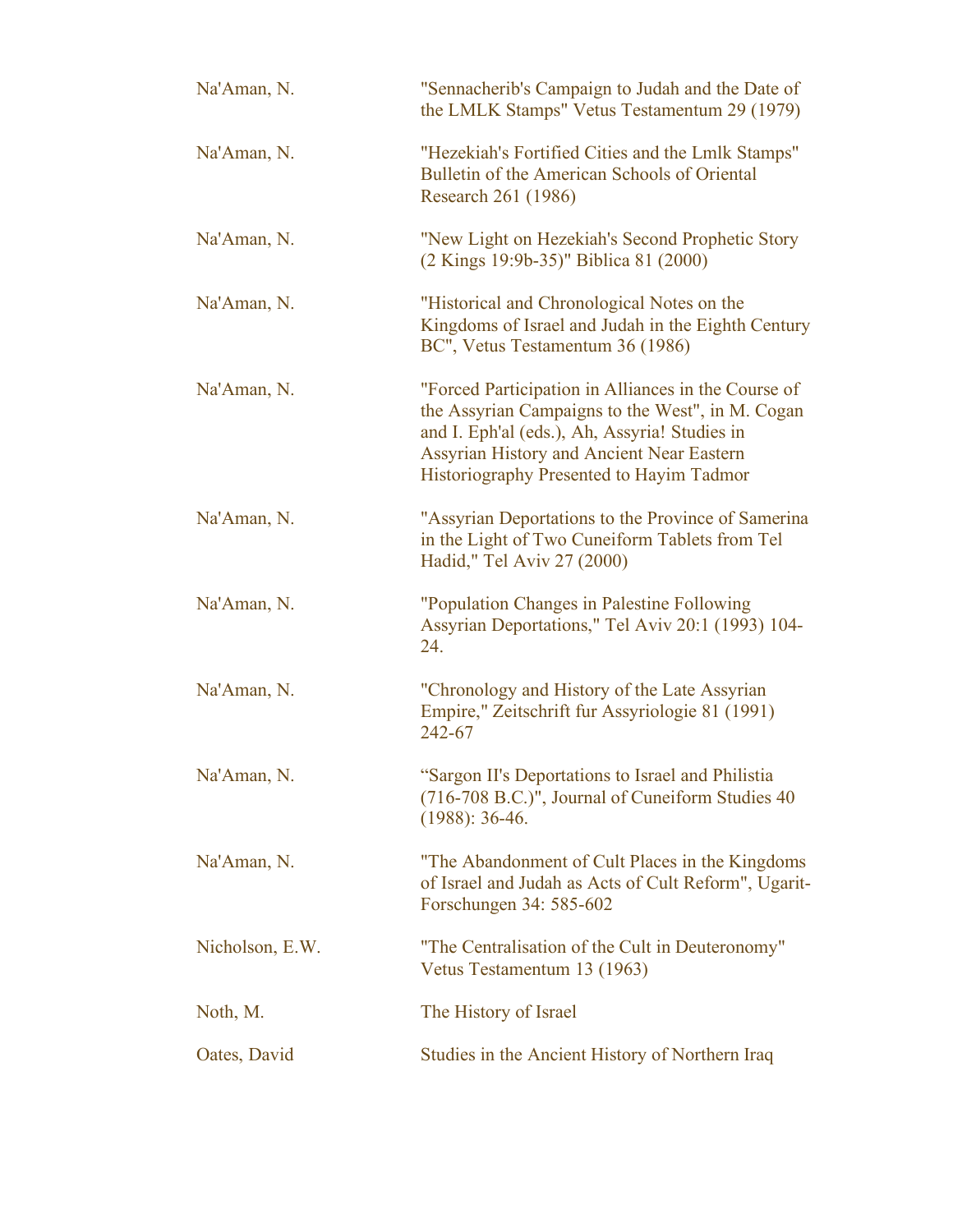| Oded, Bustanay    | Mass Deportations and Deportees in the Neo-<br><b>Assyrian Empire</b>                                                                                                                                                                                                                                                                                                                                                                              |
|-------------------|----------------------------------------------------------------------------------------------------------------------------------------------------------------------------------------------------------------------------------------------------------------------------------------------------------------------------------------------------------------------------------------------------------------------------------------------------|
| Oesterley, W.O.E. | A History of Israel                                                                                                                                                                                                                                                                                                                                                                                                                                |
| Olmstead, A. T.   | <b>History of Assyria</b>                                                                                                                                                                                                                                                                                                                                                                                                                          |
| Olmstead, A. T.   | "Western Asia in the reign of Sennacherib of<br>Assyria (705-681, BC)" in Annual Report of the<br>American Historical Association for the Year 1909                                                                                                                                                                                                                                                                                                |
| Olley, John W.    | "Trust in the Lord': Hezekiah, Kings and Isaiah"<br>Tyndale Bulletin 50 (1999)                                                                                                                                                                                                                                                                                                                                                                     |
| Oppenheim, A.L.   | "A Note on the sa-resi," Journal of the American<br>Near Eastern Society of Columbia University 5<br>$(1973), 325-334$                                                                                                                                                                                                                                                                                                                             |
| Orlin, Louis L.   | <b>Assyrian Colonies in Cappadocia</b>                                                                                                                                                                                                                                                                                                                                                                                                             |
| Orlinsky, H.M.    | "The Kings-Isaiah Recensions of the Hezekiah<br>Story", Jewish Quarterly Review 30 (1939-40),<br>pp.33-49                                                                                                                                                                                                                                                                                                                                          |
| Otzen, B.         | "Israel under the Assyrians - Reflections on<br>Imperial Policy in Palestine," Larsen, Morgens<br>Trolle, Power and Propaganda: A Symposium on<br><b>Ancient Empires</b>                                                                                                                                                                                                                                                                           |
| Parpola, S.       | "The Assyrian Cabinet," in Vom Alten Orient zum<br>Alten Testament: Festschrift fur Wolfram von<br>Soden zum 85. Ed. M. Dietrich, pp.379                                                                                                                                                                                                                                                                                                           |
| Parpola, S.       | "The Murderer of Sennacherib" in Death in<br>Mesopotamia, ed. Bendt Alster                                                                                                                                                                                                                                                                                                                                                                         |
| Parpola, S.       | The Prosopography of the Neo-Assyrian Empire                                                                                                                                                                                                                                                                                                                                                                                                       |
| Parpola, S.       | "Assyria's Expansion in the 8th and 7th Centuries<br>and Its Long-Term Repercussions in the West,"<br>Institute for Asian and African Studies, University<br>of Helsinki in Symbiosis, Symbolism, and Power of<br>the Past, Proceedings of the Centennial Symposium<br>W.F. Albright Institute of Archaeological Research<br>and American Schools of Oriental Research,<br>Jerusalem, May 29-31, 2000. William G. Dever and<br>Seymour Gitin, eds. |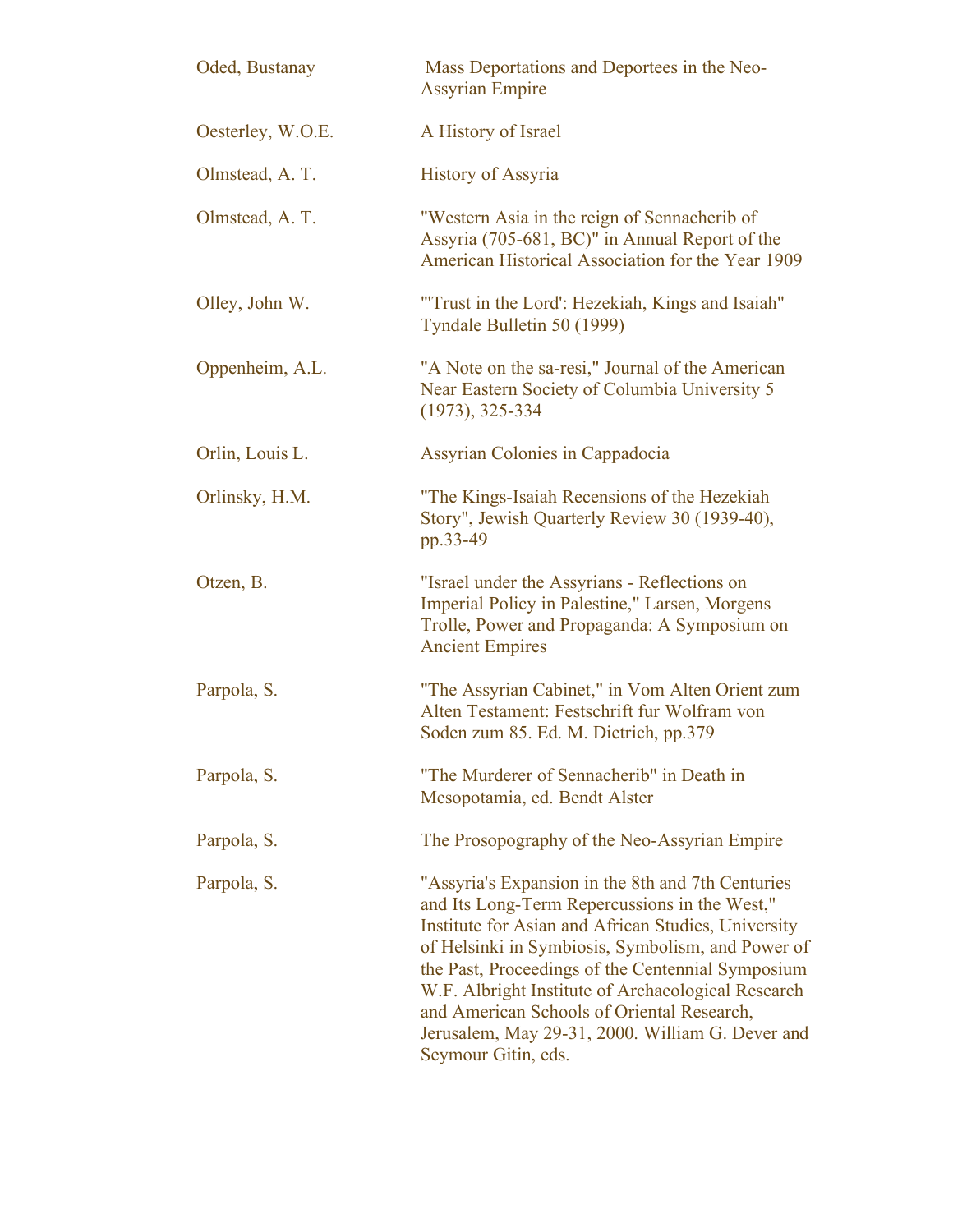| Pecirkova, J.           | "The Administrative Methods of Assyrian<br>Imperialism" Archiv Orientali 55:162-75 (1987)                                                                                                                                                       |
|-------------------------|-------------------------------------------------------------------------------------------------------------------------------------------------------------------------------------------------------------------------------------------------|
| Person, Raymond F., Jr. | "II Kings 18-20 and Isaiah 36-39: A Text Critical<br>Case Study in the Redaction History of the Book of<br>Isaiah," Zeitschrift fur die Alttestamentliche<br>Wissenschaft 111 (1999)                                                            |
| Rawlinson, George       | The Five Great Monarchies of the Ancient Eastern<br>World                                                                                                                                                                                       |
| Reade, J.E.             | "The Neo-Assyian Court and Army: Evidence from<br>the Sculptures" Iraq 34 (1972)                                                                                                                                                                |
| Reade, J.E.             | "Was Sennacherib a Feminist?,' in J.M. Durand<br>(ed.), La Femme dans le Proche-Orient Antique,<br>Comptes rendus de la 33e Rencontre<br>Assyriologique Internationale 33                                                                       |
| Reviv, Hanoch           | "The History of Judah from Hezekiah to Josiah"<br>World History of the Jewish People, pp. 193-204                                                                                                                                               |
| Rogers, Robert William  | A History of Babylonia and Assyria                                                                                                                                                                                                              |
| Rosenbaum, J.           | "Hezekiah's Reform and Deuteronomistic<br>Tradition" Harvard Theological Review 72 (1979)                                                                                                                                                       |
| Roux, Georges           | <b>Ancient Iraq</b>                                                                                                                                                                                                                             |
| Rowley, Harold H.       | "Hezekiah's Reform and Rebellion" in Men of God:<br>Studies in Old Testament History and Prophecy,<br>Rowley, ed.                                                                                                                               |
| Russell, John Malcolm   | Sennacherib's Palace without Rival at Nineveh                                                                                                                                                                                                   |
| Russell, John Malcolm   | The Final Sack of Nineveh                                                                                                                                                                                                                       |
| Russell, John Malcolm   | The writing on the wall: studies in the architectural<br>context of late Assyrian palace inscriptions                                                                                                                                           |
| Russell, John Malcolm   | "Sennacherib's Palace without Rival Revisited:<br>Excavations at Nineveh and the British Museum<br>Archives" in Parpola and Whiting, Assyria 1995:<br>Proceedings of the Tenth Anniversary Symposium<br>of the Neo-Assyrian Text Corpus Project |
| Seitz, C.R.             | "Account A and the Annuals of Sennacherib: A<br>Reassessment" Journal for the Study of the Old<br>Testament 58 (1993) p.50-52                                                                                                                   |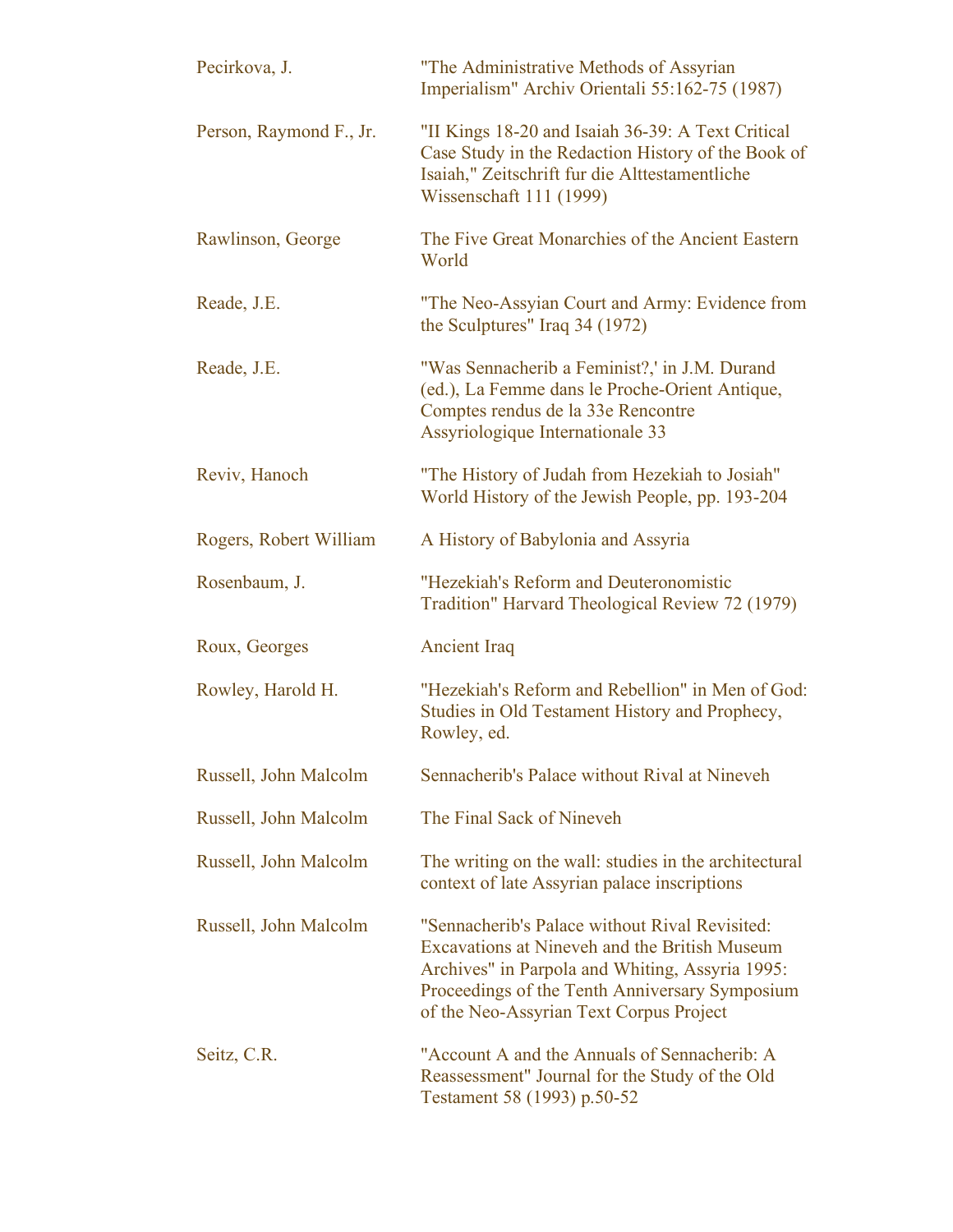| Shea, William H.      | "Sennacherib's Second Palestinian Campaign"<br>Journal of Biblical Literature 104 (1985)                                                                                                      |
|-----------------------|-----------------------------------------------------------------------------------------------------------------------------------------------------------------------------------------------|
| Shea, William H.      | "Jerusalem under Siege; Did Sennacherib Attack<br>Twice?" Biblical Archaeology Review 26/6<br>(Nov/Dec 1999)                                                                                  |
| Shea, William H.      | "The New Tirhakah Text and Sennacherib's Second<br>Palestinian Campaign" Andrews University<br>Seminary Studies 35 (1997)                                                                     |
| Smelik, Klaas A.D.    | "King Hezekiah Advocates True Prophecy" in<br>Converting the Past, Studies in Ancient Israelite and<br>Moabite Historiography, by Klaas A.D. Smelik                                           |
| Smelik, Klaas A.D.    | "The Distortion of Old Testament Prophecy: The<br>Purpose of Isaiah 36 and 37 [2 kings 18:13-21-<br>$21:19$ ]" pp. 70-93 in Crises in Perspective.<br>Oudtestametische Studien, Series no 24. |
| Soggin, J. Alberto    | An Introduction to the History of Israel and Judah                                                                                                                                            |
| Spalinger, Anthony J. | "The Foreign Policy of Egypt Preceding the<br>Assyrian Conquest" Chronique d'Egypte 53 (1978)                                                                                                 |
| Stohlmann, S.         | "The Judean Exile after 701 B.C.E." in Scripture in<br>Context II: More Essays on the Comparative<br>Method, Hallo, W.W., ed.                                                                 |
| Stone, Garry R.       | "Sennacherib's Palestinian campaign and the<br>'splintered reed': light on the Bible's reference to<br>Tirhakah - a new Tirhakah text" Buried History<br>34,4 (1998) 113-119                  |
| Tadmor, Hayim         | "Assyria and the West: The Ninth Century and Its<br>Aftermath" in Unity and Diversity: Essays in the<br>History, Literature, and Religion of the Ancient<br>Near East, Goedicke, Hans, ed.    |
| Tadmor, Hayim         | "Monarchy and the Elite in Assyria and Babylonia:<br>The Question of Royal Accountability," in S.N.<br>Eisenstadt (ed.), The Origins and Diversity of Axial<br><b>Age Civilizations</b>       |
| Tadmor, Hayim         | "Sennacherib's Campaign to Judah: Historical and<br>Historiographical Considerations" Zion 50 (1980):<br>65-80                                                                                |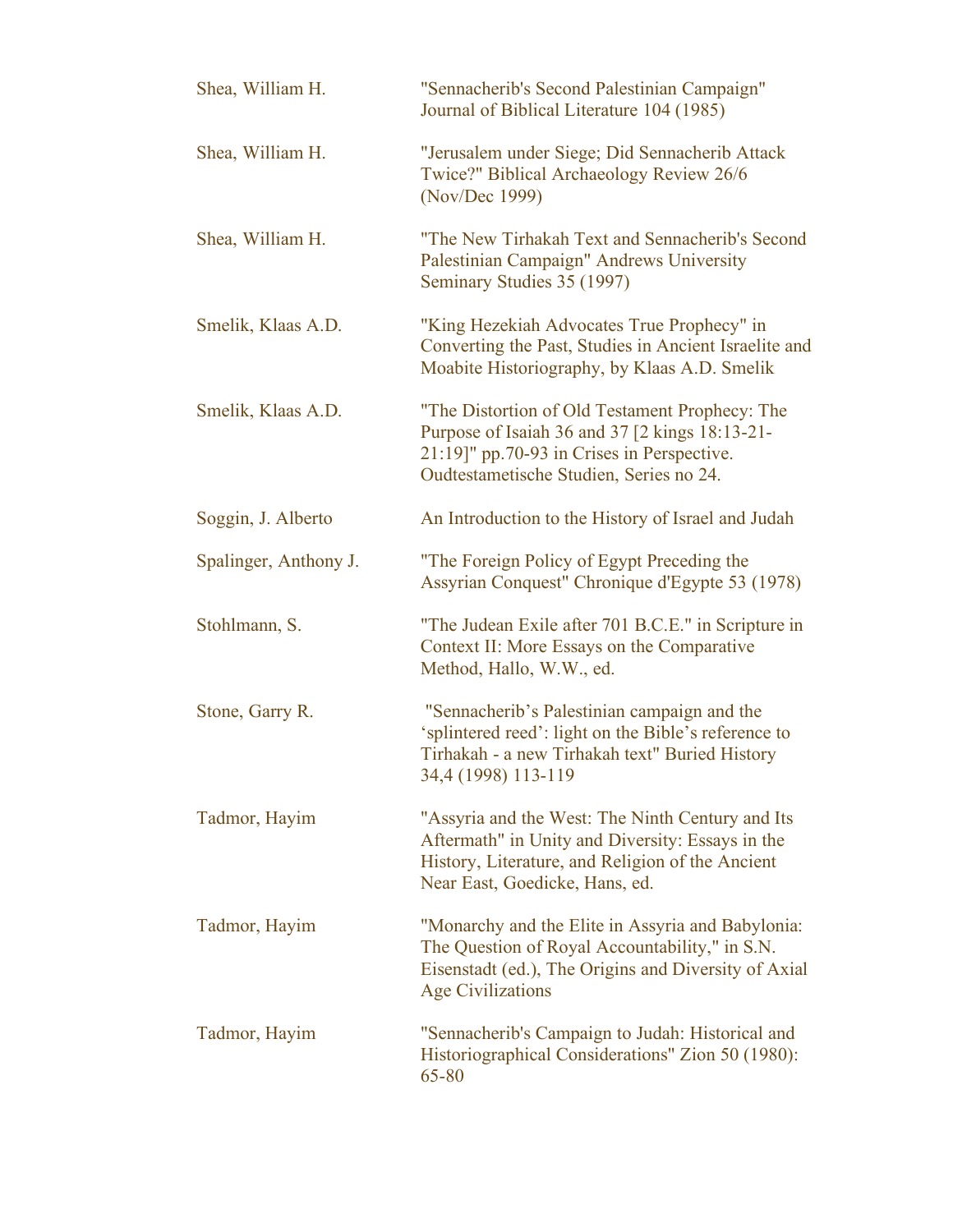| Tawil, H.                            | "The Historicity of II Kings 19:24 (=Isaiah 37:25):<br>The Problem of Ye'ore Masor", Journal of Near<br>Eastern Studies 41 (1982), pp. 195-206                                                                       |
|--------------------------------------|----------------------------------------------------------------------------------------------------------------------------------------------------------------------------------------------------------------------|
| Thronveit, Mark A.                   | "Hezekiah in the Books of Chronicles" in Society of<br>Biblical Literature 1988 Seminar Papers, David J.<br>Lull, ed.                                                                                                |
| Ussishkin, David<br>Ussishkin, David | The Conquest of Lachish by Sennacherib<br>"The Destruction of Lachish by Sennacherib and the<br>Dating of the Royal Judean Storage Jars" Tel Aviv<br>4 (1977)                                                        |
| Ussishkin, David                     | "The Camp of the Assyrians in Jerusalem" Israel<br>Exploration Journal 29 (1979)                                                                                                                                     |
| Ussishkin, David                     | "Sennacherib's Campaign to Philistia and Judah:<br>Ekron, Lachis, and Jerusalem" in Essays on Ancient<br>Israel in its Near Eastern Context: A Tribute to<br>Nadav Na'aman, Yairah Amit, ed.                         |
| Van de Mieroop, Marc                 | A History of the Ancient Near East                                                                                                                                                                                   |
| Van den Berg, Evert                  | Fact and Imagination in the History of Hezekiah in<br>2 Kings 18-20" in Dyk, J.W., Unless Someone<br>Guide me Festschrift for Karel A. Deurloo,<br>ACEBTSup, 2                                                       |
| van der Kooij, A.                    | "The Story of Hezekiah and Sennacherib (2 Kings)<br>18-19): A Sample of Ancient Historiography" in<br>J.C. De Moor and H.F. van Rooy, eds. Past, Present,<br>Future: The Deuteronomistic History and the<br>Prophets |
| Weissert, Elnathan                   | "Creating a political climate: literary allusions to<br>Enūma Eliš in Sennacherib's account of the battle of<br>Halule", in H. Waetzoldt and H. Hauptmann (eds.),<br>Assyrien im Wandel der Zeiten                   |
| Williams, M. Ben                     | A New View of Sennacherib's Invasion of<br>Jerusalem: Comparison of the Records of<br>Sennacherib's Third and Eighth Campaigns reveals<br>that the siege of Jerusalem lasted from 701-699<br>B.C.                    |
| Williamson, H.G.M.                   | "Hezekiah and the Temple" in Fox, M.V., Text,<br>Temples and Traditions: A Tribute to Menahem<br>Haran                                                                                                               |